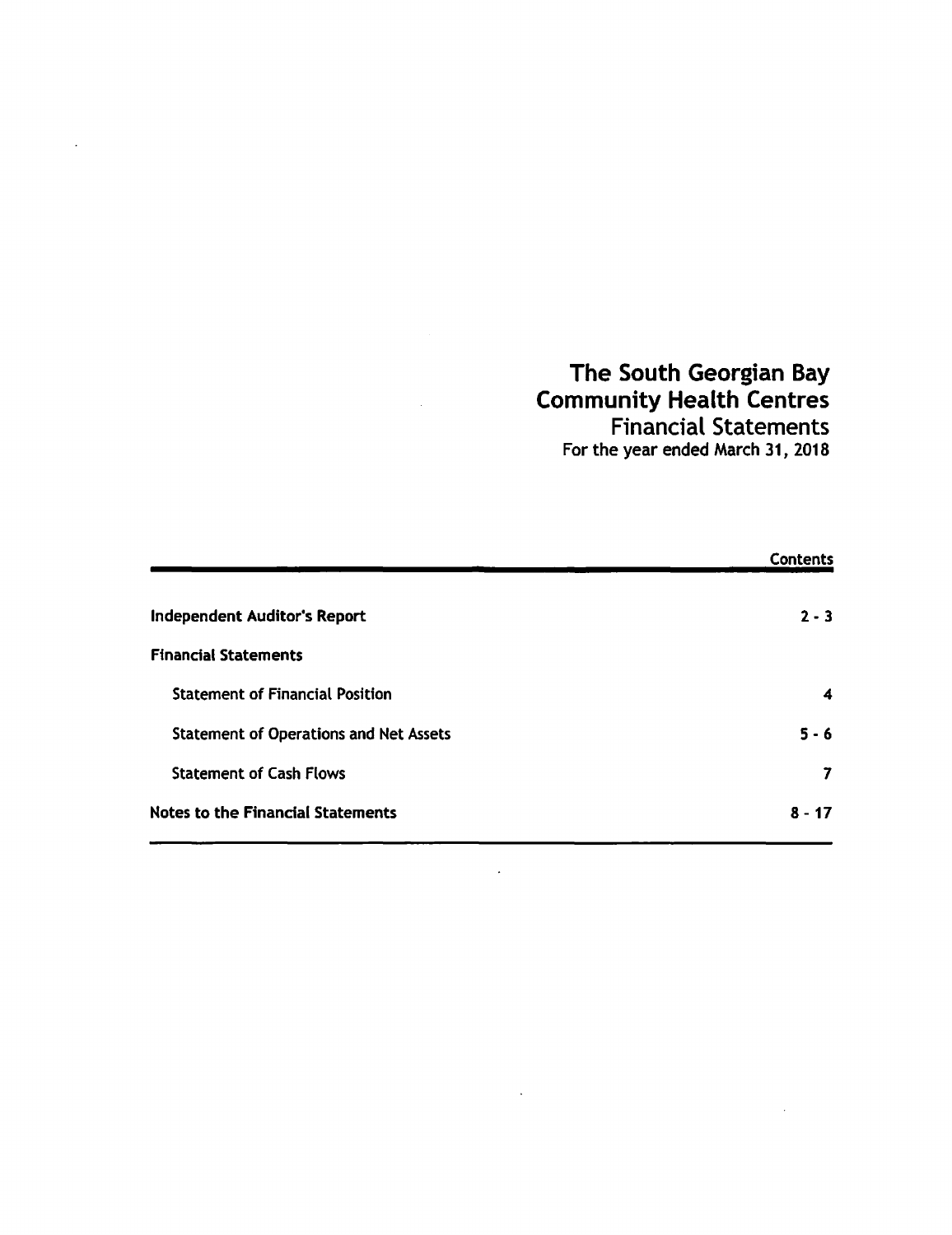

Tel: 705· 726·6331 Fax: 705· *7n6588* www.bdo.(1 BOO Canada LLP 300 Lakeshore Drive, Suite 300 Barrie ON L4N OB4 Canada

Independent Auditor's Report

To the Board of Directors of The South Georgian Bay Community Health Centres

We have audited the accompanying financial statements of The South Georgian Bay Community Health Centres, which comprise the statement of financial position as at March 31, 2018, and the statements of operations and net assets and cash flows for the year then ended, and a summary of significant accounting policies and other explanatory information.

#### Management's Responsibility for the Financial Statements

Management is responsible for the preparation and fair presentation of these financial statements in accordance with Canadian accounting standards for not-for-profit organizations, and for such internal control as management determines is necessary to enable the preparation of financial statements that are free from material misstatement, whether due to fraud or error.

#### Auditor's Responsibility

Our responsibility is to express an opinion on these financial statements based on our audit. We conducted our audit in accordance with Canadian generally accepted auditing standards. Those standards require that we comply with ethical requirements and plan and perform the audit to obtain reasonable assurance about whether the financial statements are free from material misstatement.

An audit involves performing procedures to obtain audit evidence about the amounts and disclosures in the financial statements. The procedures selected depend on the auditor's judgment, including the assessment of the risks of material misstatement of the financial statements, whether due to fraud or error. In making those risk assessments, the auditor considers internal control relevant to the entity's preparation and fair presentation of the financial statements in order to design audit procedures that are appropriate in the circumstances, but not for the purpose of expressing an opinion on the effectiveness of the entity's internal control. An audit also includes evaluating the appropriateness of accounting policies used and the reasonableness of accounting estimates made by management, as well as evaluating the overall presentation of the financial statements.

We believe that the audit evidence we have obtained is sufficient and appropriate to provide a basis for our unqualified audit opinion.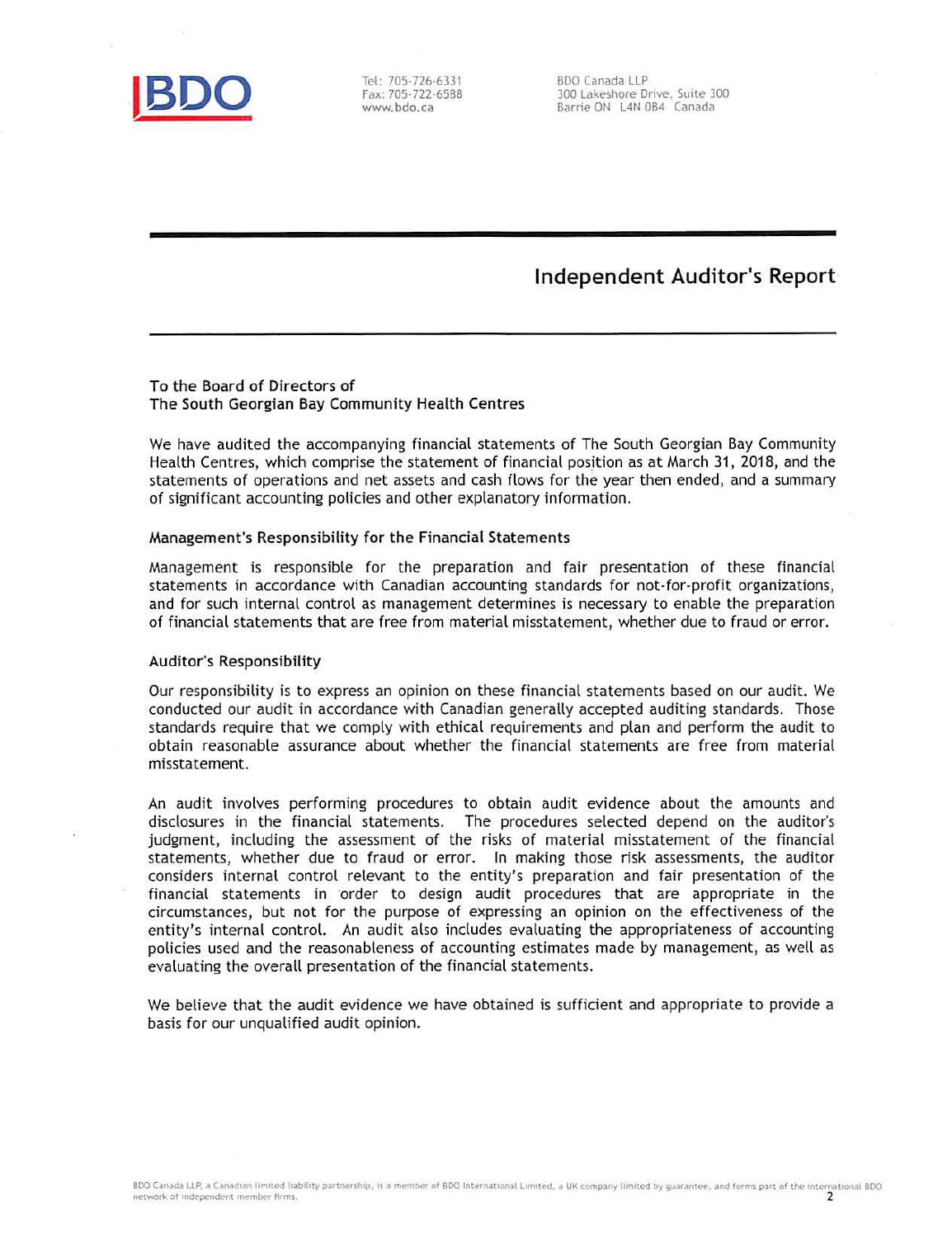

### Opinion

In our opinion, the financial statements present fairly, in all material respects, the financial position of The South Georgian Bay Community Health Centres as at March 31, 2018, and the results of its operations and its cash flows for the year then ended in accordance with Canadian accounting standards for not-for-profit organizations.

J

BDO Canada LLP

Chartered Professional Accountants, Licensed Public Accountants

Barrie, Ontario June 14,2018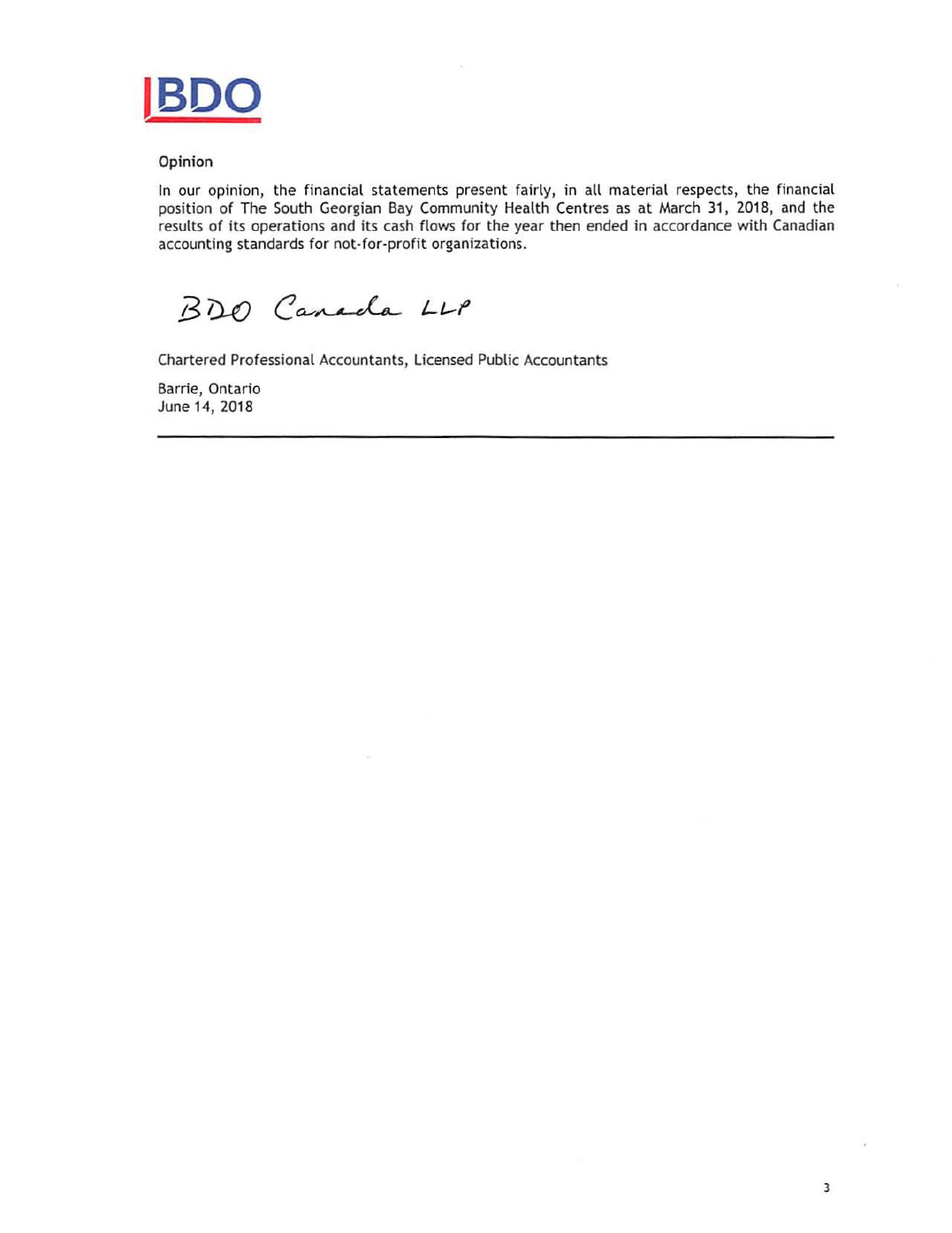# The South Georgian Bay Community Health Centres Statement of Financial Position

| March 31                                                                                                                                                                                                  | 2018 |                                           |     | 2017                                      |
|-----------------------------------------------------------------------------------------------------------------------------------------------------------------------------------------------------------|------|-------------------------------------------|-----|-------------------------------------------|
| <b>Assets</b>                                                                                                                                                                                             |      |                                           |     |                                           |
| Current<br>Cash and short-term investments (note 2)<br><b>Accounts receivable</b><br>Prepaid expenses                                                                                                     |      | \$2,117,536<br>38,871<br>328,328          | \$. | 2,222,413<br>30,529<br>338,180            |
|                                                                                                                                                                                                           |      | 2,484,735                                 |     | 2,591,122                                 |
| Capital Assets, at cost less accumulated amortization (note 3)                                                                                                                                            |      | 292,136                                   |     | 203,723                                   |
| Intangible Assets, at cost less accumulated amortization (note 4)                                                                                                                                         |      | 1,412                                     |     | 4,256                                     |
|                                                                                                                                                                                                           |      | $$2,778,283$ $$2,799,101$                 |     |                                           |
| <b>Liabilities and Net Assets</b>                                                                                                                                                                         |      |                                           |     |                                           |
| <b>Current Liabilities</b><br>Accounts payable and accrued liabilities<br>Government remittances payable<br>Due to Ministry of Health and Long-term Care/LHIN (note 5)<br>Deferred contributions (note 7) | \$   | 289,362<br>41,197<br>195,778<br>1,954,046 | \$. | 192,054<br>52,331<br>367,984<br>1,975,101 |
|                                                                                                                                                                                                           |      | 2,480,383                                 |     | 2,587,470                                 |
| Deferred Contributions Related to Capital Assets (note 8)                                                                                                                                                 |      | 293,548                                   |     | 207,979                                   |
| Commitments (note 9)                                                                                                                                                                                      |      |                                           |     |                                           |
| <b>Net Assets</b><br><b>Unrestricted</b>                                                                                                                                                                  |      | 4,352                                     |     | 3,652                                     |
|                                                                                                                                                                                                           |      | $$2,778,283$ $$2,799,101$                 |     |                                           |
| On behalf of the Board:                                                                                                                                                                                   |      |                                           |     |                                           |
| <b>Director</b>                                                                                                                                                                                           |      |                                           |     |                                           |

\_\_\_\_\_\_\_\_\_\_\_\_\_\_\_\_ Director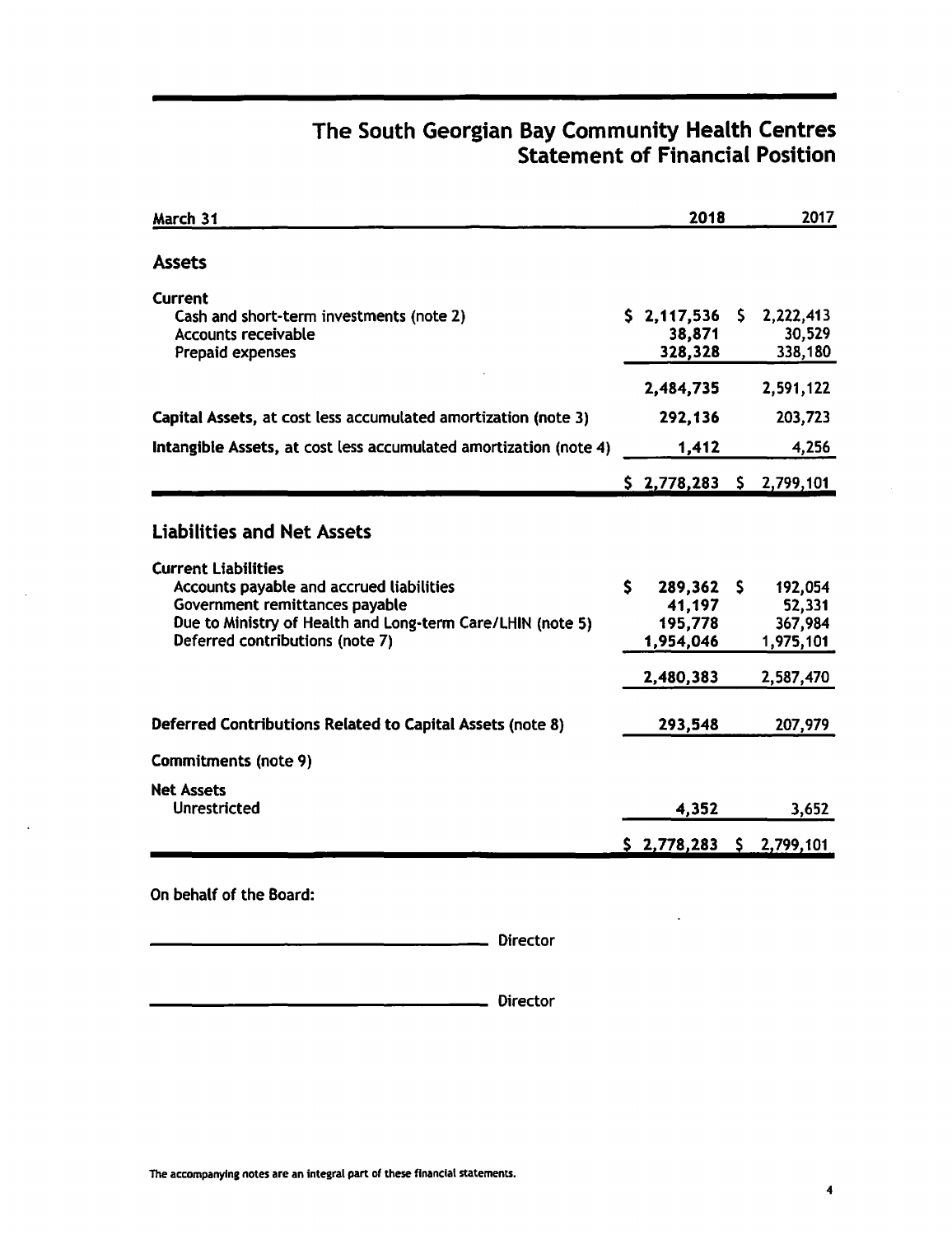| The South Georgian Bay Community Health Centres |  |                                               |  |
|-------------------------------------------------|--|-----------------------------------------------|--|
|                                                 |  | <b>Statement of Operations and Net Assets</b> |  |

| For the year ended March 31                                                        | 2018                   | 2017                        |
|------------------------------------------------------------------------------------|------------------------|-----------------------------|
| <b>Revenues</b>                                                                    |                        |                             |
| Ministry of Health and Long-Term Care/LHIN<br>- base funding<br>- one-time funding | \$2,653,025<br>125,000 | \$.<br>2,479,216<br>150,000 |
| Amortization of deferred contributions<br>related to capital assets                | 15,709                 | 27,701                      |
| <b>Other</b>                                                                       | 21,159                 | 18,505                      |
| <b>Interest</b>                                                                    | 2,195                  | 866                         |
|                                                                                    | 2,817,088              | 2,676,288                   |
| <b>Expenses</b>                                                                    |                        |                             |
| <b>Clinic</b>                                                                      |                        |                             |
| Amortization                                                                       | 3,598                  | 3,598                       |
| Compensation                                                                       | 1,368,157              | 1,249,848                   |
| <b>Contracted out services</b><br>Equipment                                        | 279,975<br>4,020       | 290,352                     |
| Sundry                                                                             | 21,036                 | 1,732<br>17,372             |
| <b>Supplies</b>                                                                    | 19,014                 | 20,708                      |
|                                                                                    | 1,695,800              | 1,583,610                   |
| <b>Health Promotion</b>                                                            |                        |                             |
| Compensation                                                                       | 248,319                | 215,187                     |
| Contracted out services                                                            | 1,248                  | 1,834                       |
| Sundry                                                                             | 8,678                  | 10,960                      |
| <b>Supplies</b>                                                                    | 2,152                  | 8,280                       |
|                                                                                    | 260,397                | 236,261                     |
| Self-Management                                                                    |                        |                             |
| Compensation                                                                       | 144,887                | 145,000                     |
| Professional                                                                       | 56,219                 | 31,620                      |
| Sundry                                                                             | 30,079                 | 35,328                      |
| <b>Supplies</b>                                                                    | 15,947                 | 44,367                      |
|                                                                                    | 247,132                | 256,315                     |

 $\mathcal{L}^{\text{max}}$  , where  $\mathcal{L}^{\text{max}}$ 

 $\mathcal{L}^{\mathcal{A}}$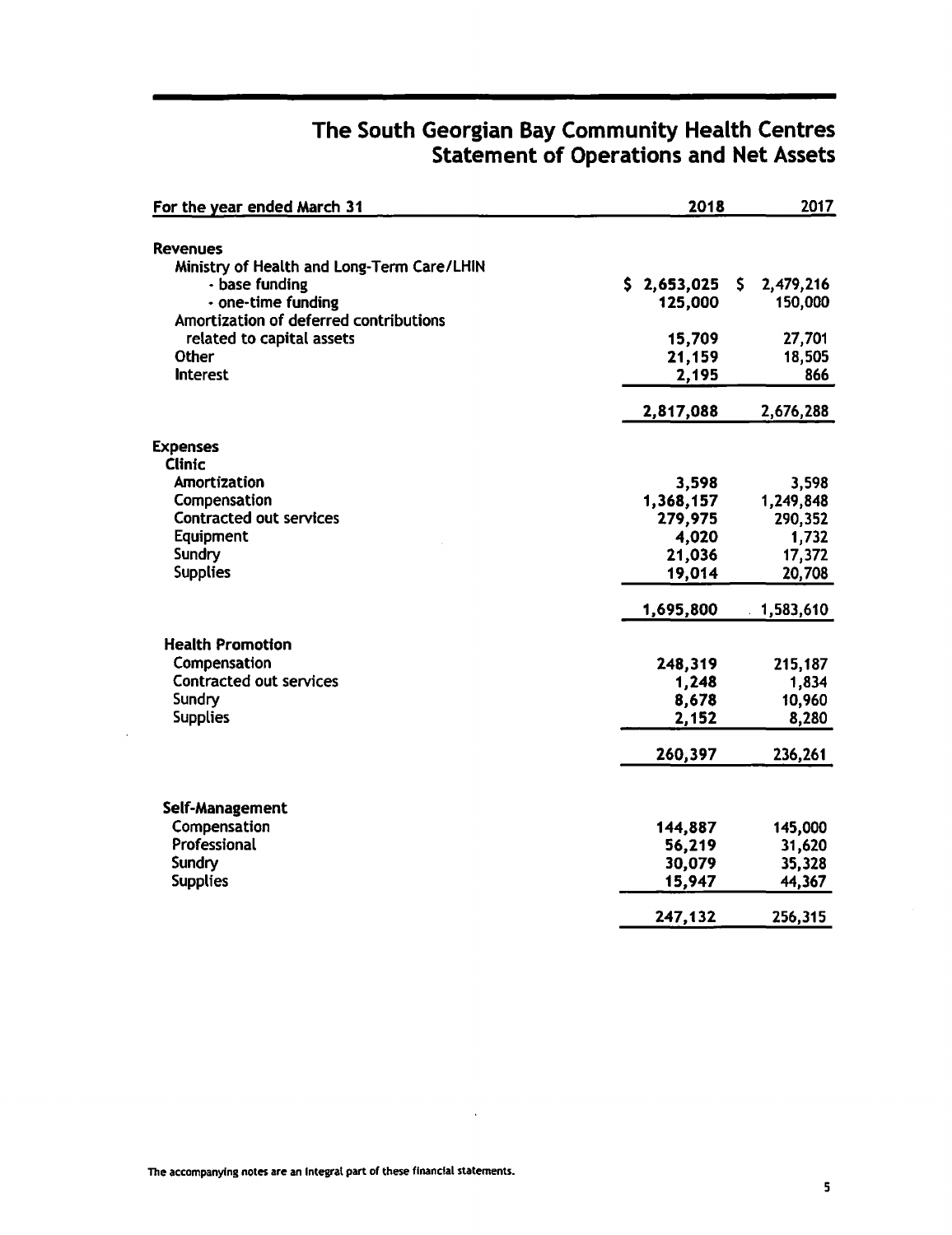# The South Georgian Bay Community Health Centres Statement of Operations and Net Assets

| For the year ended March 31                   | 2018 | 2017        |     |           |
|-----------------------------------------------|------|-------------|-----|-----------|
| <b>Expenses (continued)</b>                   |      |             |     |           |
| Administration<br>Amortization                | \$   | $12,111$ \$ |     | 24,103    |
| <b>Buildings and grounds</b>                  |      | 153,033     |     | 139,016   |
| Compensation                                  |      | 208,686     |     | 218,893   |
| <b>Contracted out services</b>                |      | 59,110      |     | 56,700    |
| Equipment                                     |      | 62,729      |     | 48,824    |
| Sundry                                        |      | 98,613      |     | 91,310    |
| <b>Supplies</b>                               |      | 18,777      |     | 20,596    |
|                                               |      | 613,059     |     | 599,442   |
| <b>Total expenses</b>                         |      | 2,816,388   |     | 2,675,628 |
| Excess of revenues over expenses for the year |      | 700         |     | 660       |
| Net assets, beginning of year                 |      | 3,652       |     | 2,992     |
| Net assets, end of year                       | \$   | 4,352       | - 5 | 3,652     |

 $\sim$ 

 $\ddot{\phantom{a}}$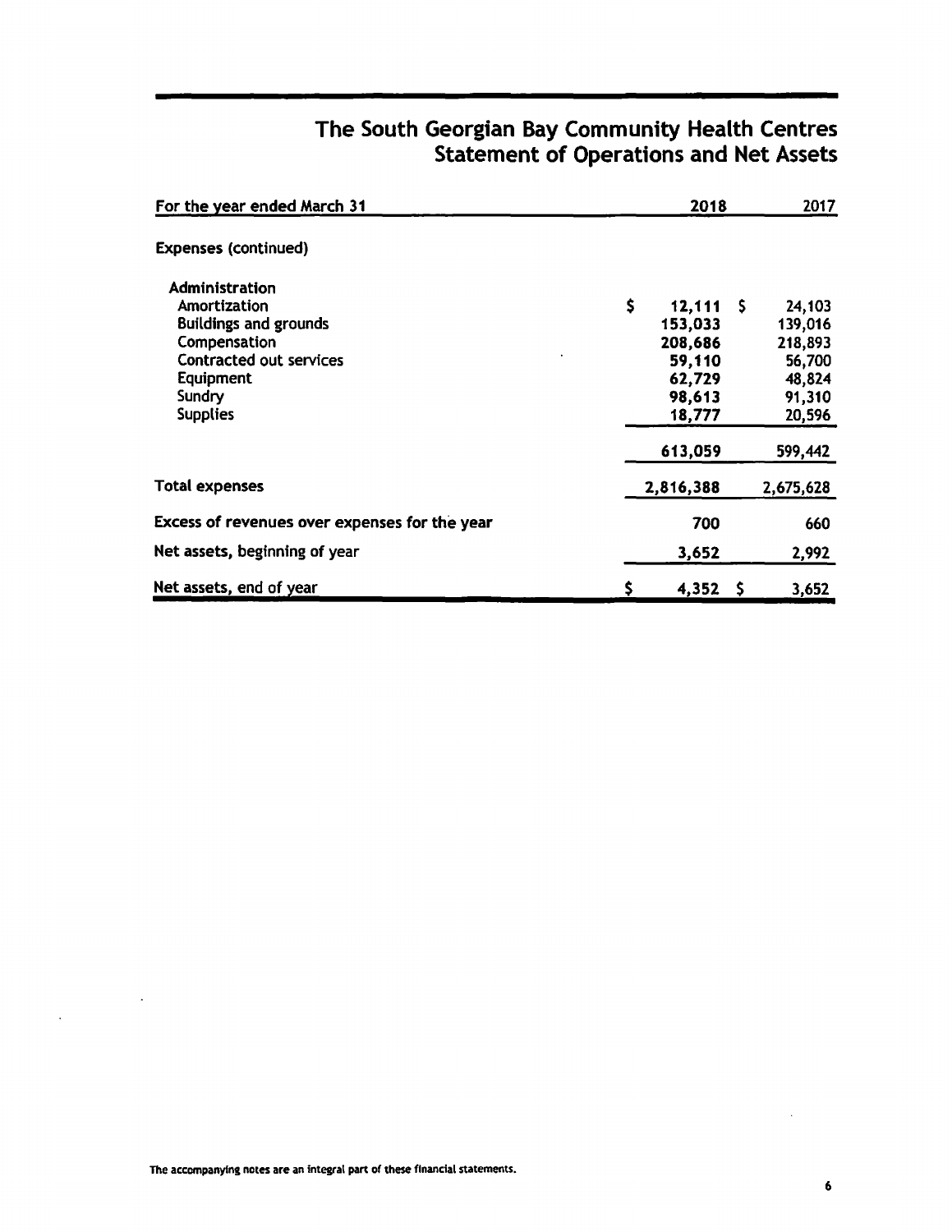# **The South Georgian Bay Community Health Centres Statement of** Cash Flows

| For the year ended March 31                                                                                               |              | 2018                          | 2017      |  |
|---------------------------------------------------------------------------------------------------------------------------|--------------|-------------------------------|-----------|--|
|                                                                                                                           |              |                               |           |  |
| Cash flows from operating activities<br>Excess of revenues over expenses for the year                                     | $\mathsf{S}$ | 700 \$                        | 660       |  |
| Charges (credits) to operations not involving cash<br>Amortization of deferred contributions related<br>to capital assets |              | (15, 709)                     | (27, 701) |  |
| Amortization of capital assets                                                                                            |              | 15,709                        | 27,701    |  |
|                                                                                                                           |              | 700                           | 660       |  |
| Change in non-cash working capital balances<br>related to operations                                                      |              |                               |           |  |
| <b>Accounts receivable</b>                                                                                                |              | (8, 342)                      | 15,247    |  |
| Prepaid expenses                                                                                                          |              | 9,852                         | (4, 111)  |  |
| Accounts payable and accrued liabilities                                                                                  |              | 97,308                        | (29, 864) |  |
| Government remittances payable                                                                                            |              | (11, 134)                     | 20,050    |  |
| Due to Ministry of Health and Long-term Care/LHIN                                                                         |              | (172, 206)                    | 110,191   |  |
| Deferred contributions                                                                                                    |              | (21, 055)                     | (4,829)   |  |
|                                                                                                                           |              | (104, 877)                    | 107,344   |  |
| Cash flows from investing activities                                                                                      |              |                               |           |  |
| Additions to capital assets                                                                                               |              | (101, 278)                    | (12, 961) |  |
| Cash flows from financing activities                                                                                      |              |                               |           |  |
| Increase in deferred contributions related to capital assets                                                              |              | 101,278                       | 12,961    |  |
| Net increase (decrease) in cash and short-term                                                                            |              |                               |           |  |
| investments during the year                                                                                               |              | (104, 877)                    | 107,344   |  |
| Cash and short-term investments, beginning of the year                                                                    |              | 2,222,413                     | 2,115,069 |  |
| Cash and short-term investments, end of the year                                                                          |              | $$2,117,536 \quad $2,222,413$ |           |  |

 $\sim$  .

 $\sim 10^{-11}$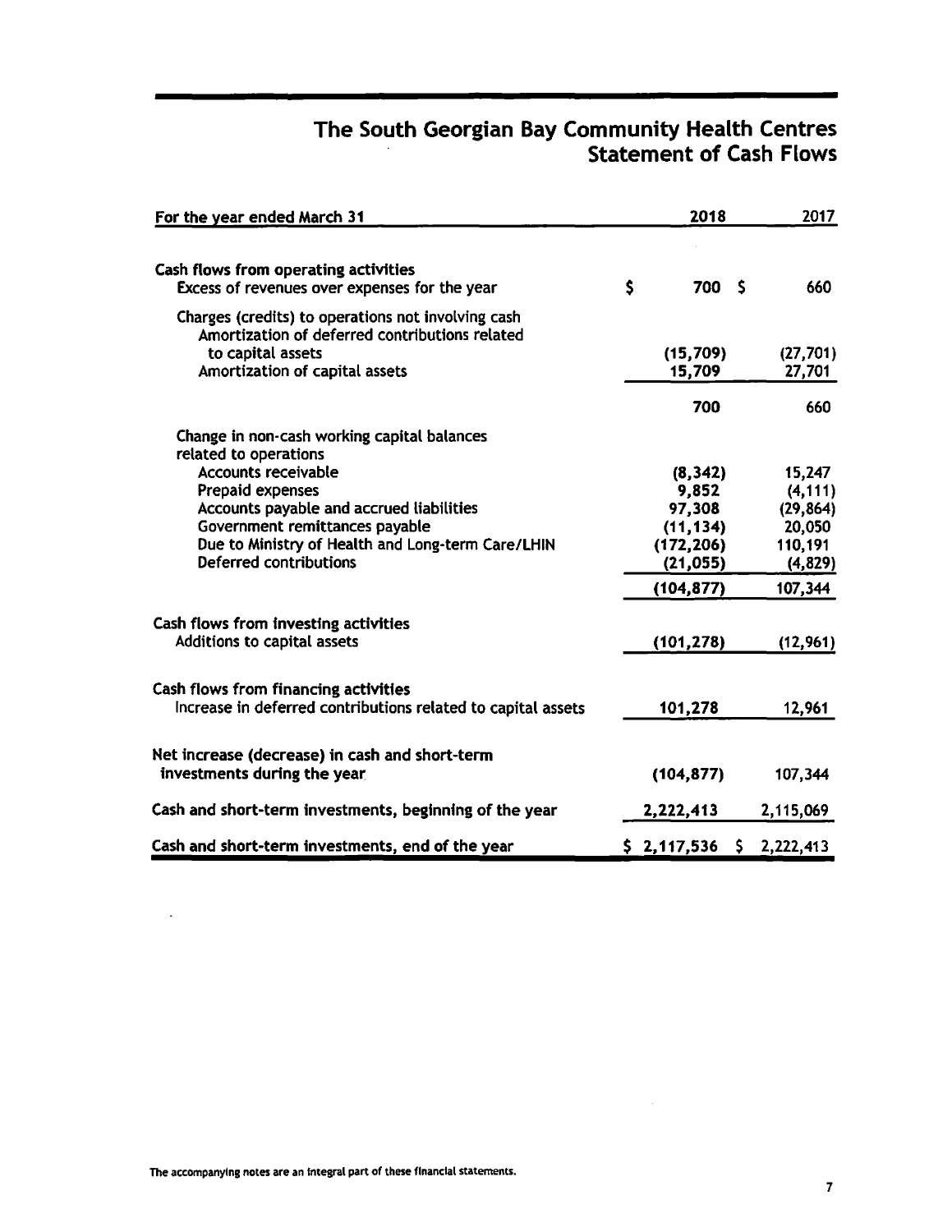### For the year ended March 31, 2018

#### 1. Significant Accounting Policies

Nature of Organization The South Georgian Bay Community Health Centres is an incorporated not-for-profit organization without share capital under the Corporations Act (Ontario). The purpose of the organization is to coordinate the operation of a community health care centre which facilitates the delivery of health care, wellness and promotion services to families in South Georgian Bay communities.

> The organization is not subject to federal or provincial income taxes pursuant to exemptions accorded to charitable organizations in the income tax legislation.

Basis of Accounting These financial statements have been prepared using<br>Canadian accounting standards for not-for-profit for not-for-profit organizations.

Capital Assets and Amortization Purchased capital assets are recorded at cost less accumulated amortization. Contributed capital assets are recorded at fair value at the date of contribution. Where fair value cannot be reasonably determined, contributed assets are recorded at a nominal amount.

> Amortization is provided on capital assets on the straight-line basis over their estimated useful lives as follows:

| <b>Cleaning equipment</b> |               | 10 years |
|---------------------------|---------------|----------|
| Computer equipment        |               | 5 years  |
| Leasehold improvements    | 2 to 4 years  |          |
| Medical equipment         | 5 to 10 years |          |
| Office equipment          |               | 5 years  |

Intangible Assets Intangible assets are externally acquired and are stated at cost less accumulated amortization. Amortization at the rate of 5 years is provided on a straight-line basis over their estimated useful service lives.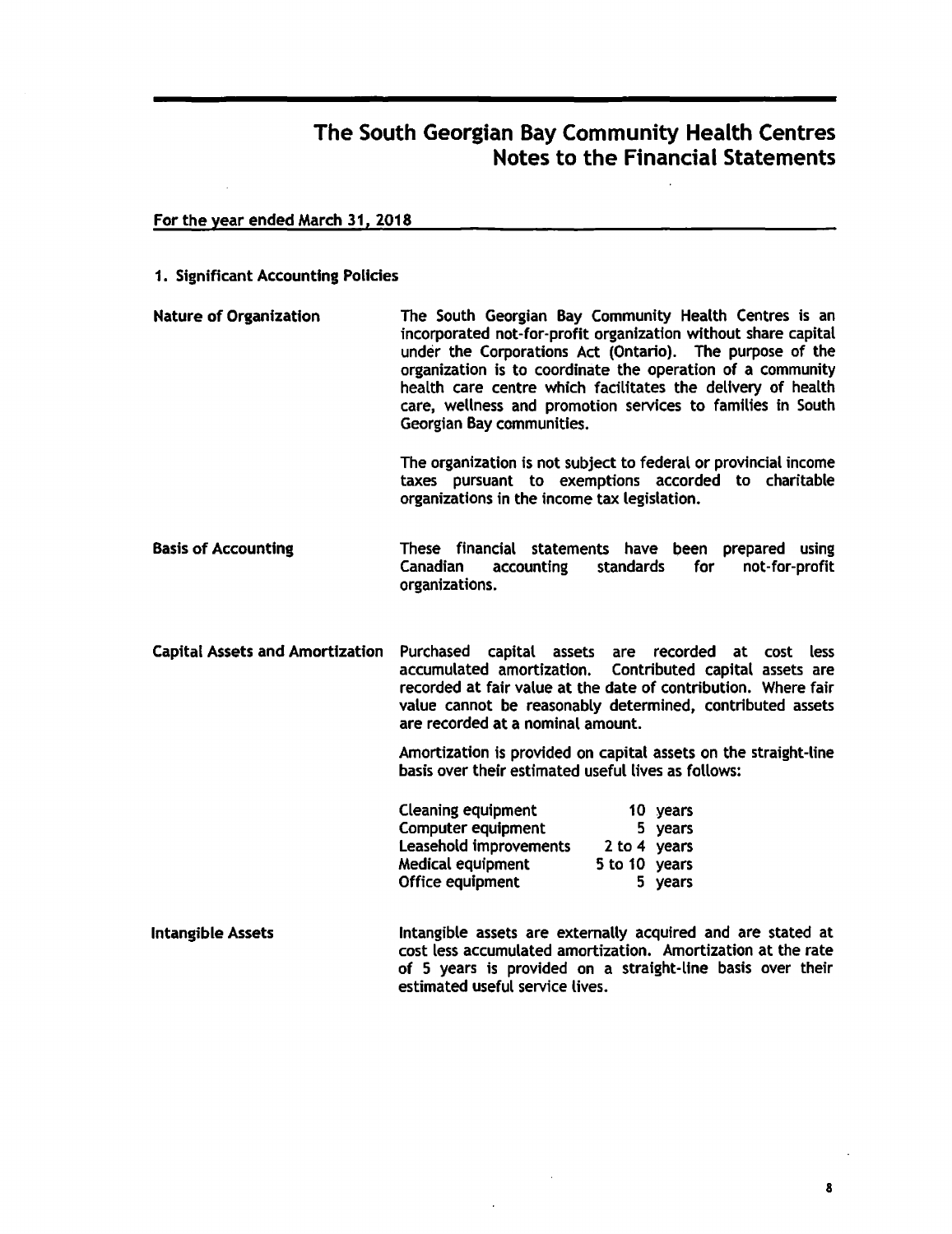<u> 1980 - Johann John Harry Harry Harry Harry Harry Harry Harry Harry Harry Harry Harry Harry Harry Harry Harry</u>

# For the year ended March 31, 2018

| <b>Revenue Recognition</b> | The organization follows the deferral method of accounting<br>for contributions which includes grants and government<br>subsidies. Operating revenue, including grants and subsidies<br>are recorded as revenue in the period to which they relate.<br>Grants approved but not received at the end of an accounting<br>period are accrued. When a portion of a grant relates to a<br>future period, it is deferred and recognized in that future<br>period.                                                                                                                                                                                                                                                                                                       |
|----------------------------|-------------------------------------------------------------------------------------------------------------------------------------------------------------------------------------------------------------------------------------------------------------------------------------------------------------------------------------------------------------------------------------------------------------------------------------------------------------------------------------------------------------------------------------------------------------------------------------------------------------------------------------------------------------------------------------------------------------------------------------------------------------------|
|                            | Unrestricted contributions are recognized as revenue when<br>received or receivable if the amount can be reasonably<br>estimated and collection is reasonably assured.                                                                                                                                                                                                                                                                                                                                                                                                                                                                                                                                                                                            |
|                            | Externally restricted contributions are recognized as revenue<br>in the year in which the related expenditures are recognized.                                                                                                                                                                                                                                                                                                                                                                                                                                                                                                                                                                                                                                    |
|                            | Contributions restricted for the purchase of capital assets are<br>deferred and amortized into revenue on a straight-line basis<br>at a rate corresponding with the amortization rate for the<br>related capital assets.                                                                                                                                                                                                                                                                                                                                                                                                                                                                                                                                          |
|                            | Interest income is recorded as revenue in the period earned.<br>When interest income is subject to an external restriction to<br>be used for a future period, it is deferred and recognized in<br>that future period.                                                                                                                                                                                                                                                                                                                                                                                                                                                                                                                                             |
| <b>Use of Estimates</b>    | The preparation of financial statements in accordance with<br>Canadian accounting standards for not-for-profit organizations<br>requires management to make estimates and assumptions that<br>affect the reported amounts of assets and liabilities at the<br>date of the financial statements, and the reported amounts of<br>revenues and expenses during the reporting period. The<br>principal estimates used in the preparation of these financial<br>statements are the estimated useful life of capital assets, the<br>fair value of financial instruments and amounts due to<br>Ministry of Health and Long-Term Care/LHIN. Actual results<br>could differ from management's best estimates as additional<br>information becomes available in the future. |
| <b>Pension Plan</b>        | The organization applies defined contribution plan accounting<br>to its multi-employer defined benefit plan for which the<br>organization has insufficient information to apply defined<br>benefit plan accounting (see note 11).                                                                                                                                                                                                                                                                                                                                                                                                                                                                                                                                 |

 $\hat{\mathcal{A}}$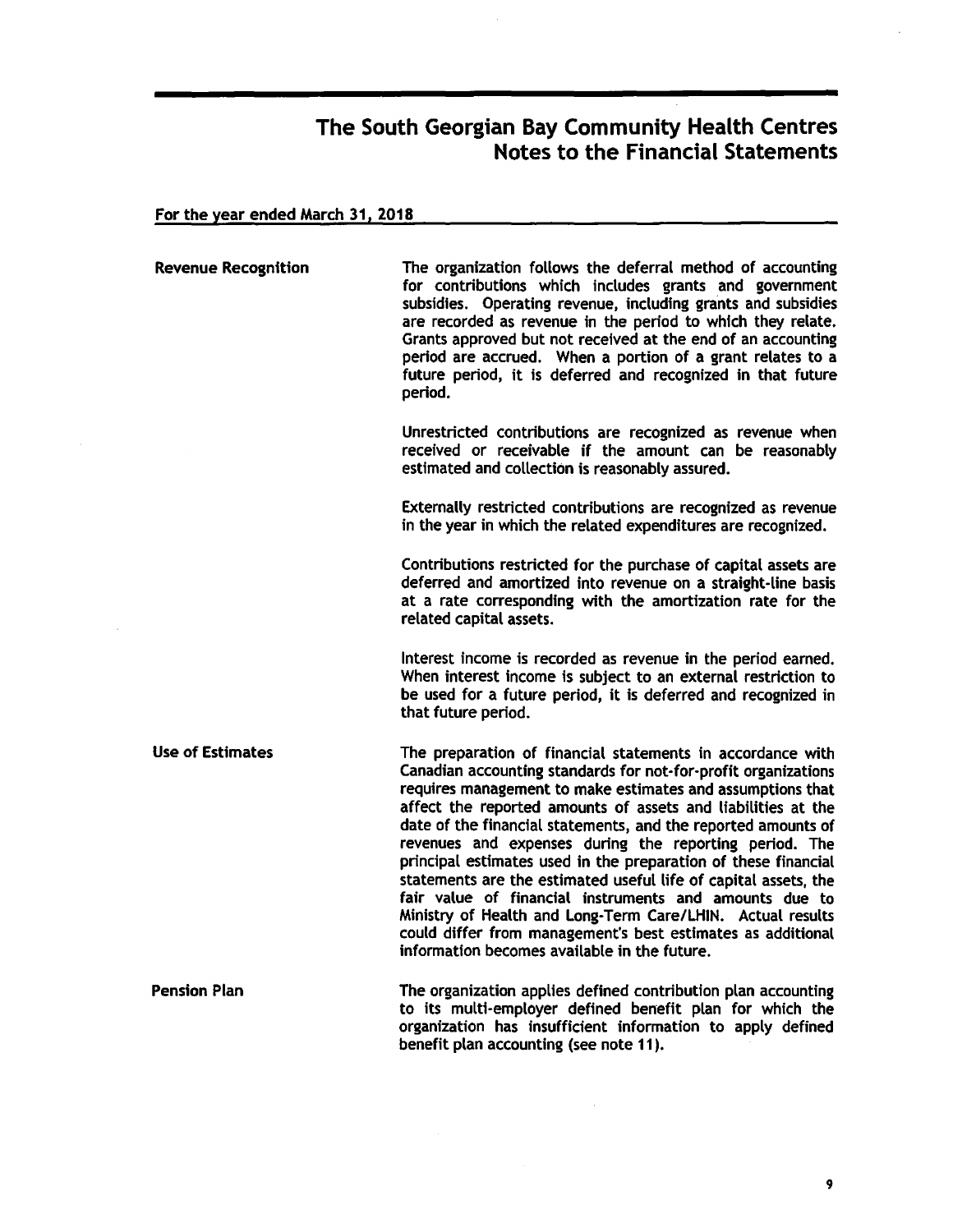#### For the year ended March 31, 2018

Contributed Services Directors, committee members and community members volunteer their time to assist in the organization's activities. While these services benefit the organization considerably, a reasonable estimate of their amount and fair value cannot be made and, accordingly, these contributed services are not recognized in the financial statements.

Financial Instruments Financial instruments are recorded at fair value when acquired or issued. In subsequent periods, equities traded in an active market and derivatives are reported at fair value, with any unrealized gains and losses reported in operations. In addition, aU bonds and guaranteed investment certificates have been designated to be in the fair value category, with gains and losses reported in operations. All other financial instruments are reported at cost or amortized cost less impairment, if applicable. Financial assets are tested for impairment when changes in circumstances indicate the asset could be impaired. Transaction costs on the acquisition, sale or issue of financial instruments are expensed for those items remeasured at fair value at each statement of financial position date and charged to the financial instrument for those measured at amortized cost.

> In the event that facts and circumstances indicate that the organization's long lived assets may be impaired, an evaluation of recoverability would be performed. Such an evaluation entails comparing the estimated future undiscounted cash flows associated with the asset to the asset's carrying amount to determine if a write down to market value or discounted cash flow is required. The organization considers that no circumstances exist that would require such an evaluation.

Impairment of Long Lived Assets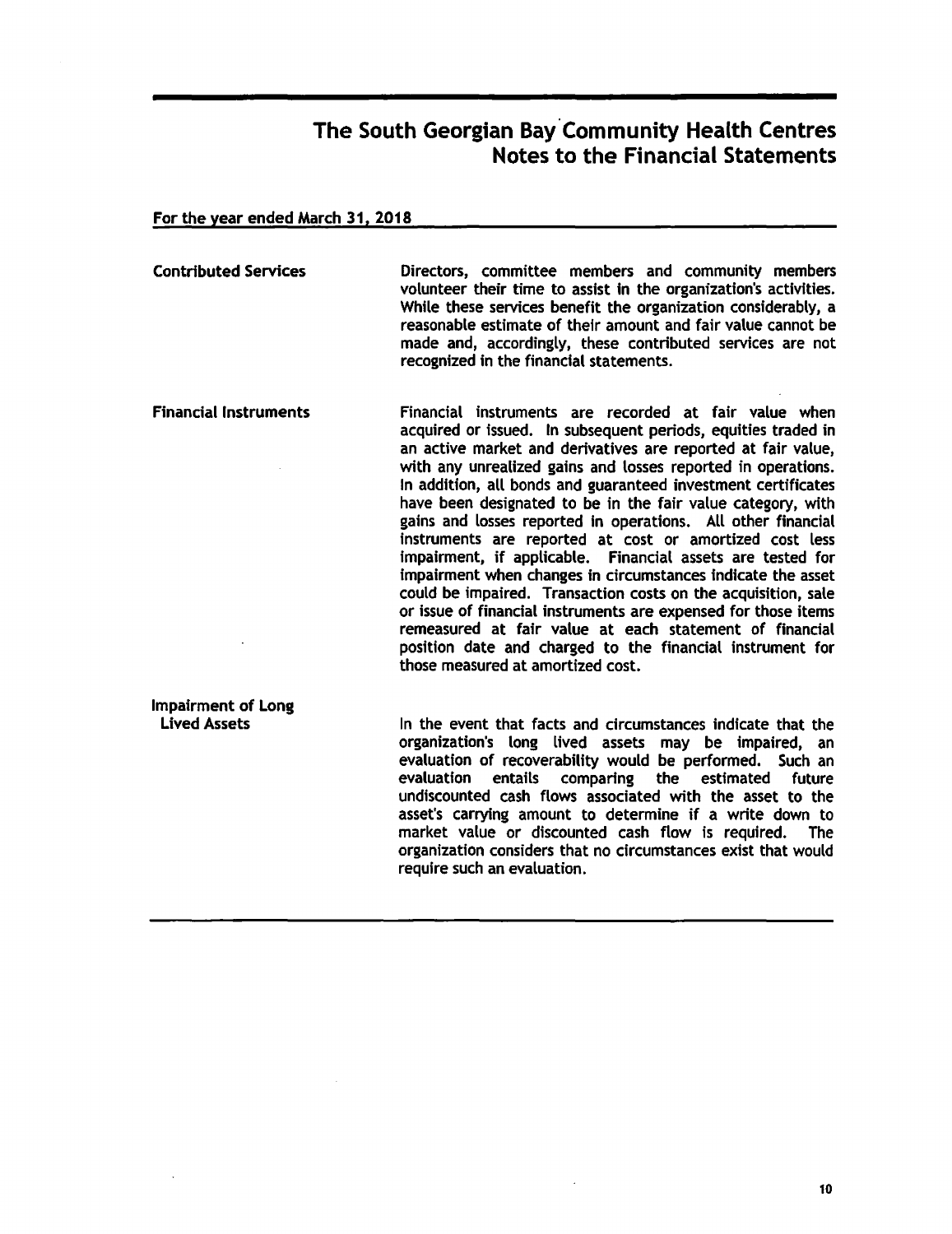### For the year ended March 31, 2018

### 2. Cash and Short-term Investments

The organization's bank accounts are held at a chartered bank. The bank accounts earn interest at a variable rate. Included in cash and short-term investments are the following investments:

|                                                                                                              | 2018         | 2017       |
|--------------------------------------------------------------------------------------------------------------|--------------|------------|
| Guaranteed Investment Certificate, Bank of Nova Scotia,<br>1.5% interest, maturity date of August 4, 2018    | $977,269$ \$ |            |
| Guaranteed Investment Certificate, Bank of Nova Scotia,<br>0.6208% interest, maturity date of August 4, 2018 | 600,117      |            |
| Guaranteed Investment Certificate, Bank of Nova Scotia,<br>0.74% interest, maturity date of July 6, 2017     |              | 1,466,387  |
| Accrued interest receivable                                                                                  | 12,088       | 8,007      |
|                                                                                                              | \$1,589,474  | l .474.394 |

The carrying value plus accrued interest of the above investments approximates market value at March 31, 2018.

# 3. Capital Assets

|                                                                                                                                                 | 2018 |                                                            |    |                                                 |   |                                                            | 2017 |                                                 |
|-------------------------------------------------------------------------------------------------------------------------------------------------|------|------------------------------------------------------------|----|-------------------------------------------------|---|------------------------------------------------------------|------|-------------------------------------------------|
|                                                                                                                                                 |      | Cost                                                       |    | Accumulated<br>Amortization                     |   | Cost                                                       |      | Accumulated<br>Amortization                     |
| <b>Cleaning equipment</b><br>Computer equipment<br>Leasehold improvements<br>Medical equipment<br>Office equipment<br>Assets under construction |      | 8,773<br>89,170<br>210,683<br>47,725<br>147,081<br>211,257 | -S | 6,579<br>44,670<br>210,683<br>38,732<br>121,889 | S | 8,773<br>43,703<br>210,683<br>47,725<br>121,146<br>181,382 | S.   | 5,702<br>37,411<br>210,683<br>35,134<br>120,759 |
|                                                                                                                                                 |      | 714,689                                                    | s  | 422,553                                         | S | 613,412                                                    | S    | 409,689                                         |
| Net book value                                                                                                                                  |      |                                                            |    | 292,136                                         |   |                                                            |      | 203,723                                         |

Assets under construction are expenses related to the upcoming construction of a new building (note 6). Amortization of these costs wilt commence upon completion of construction.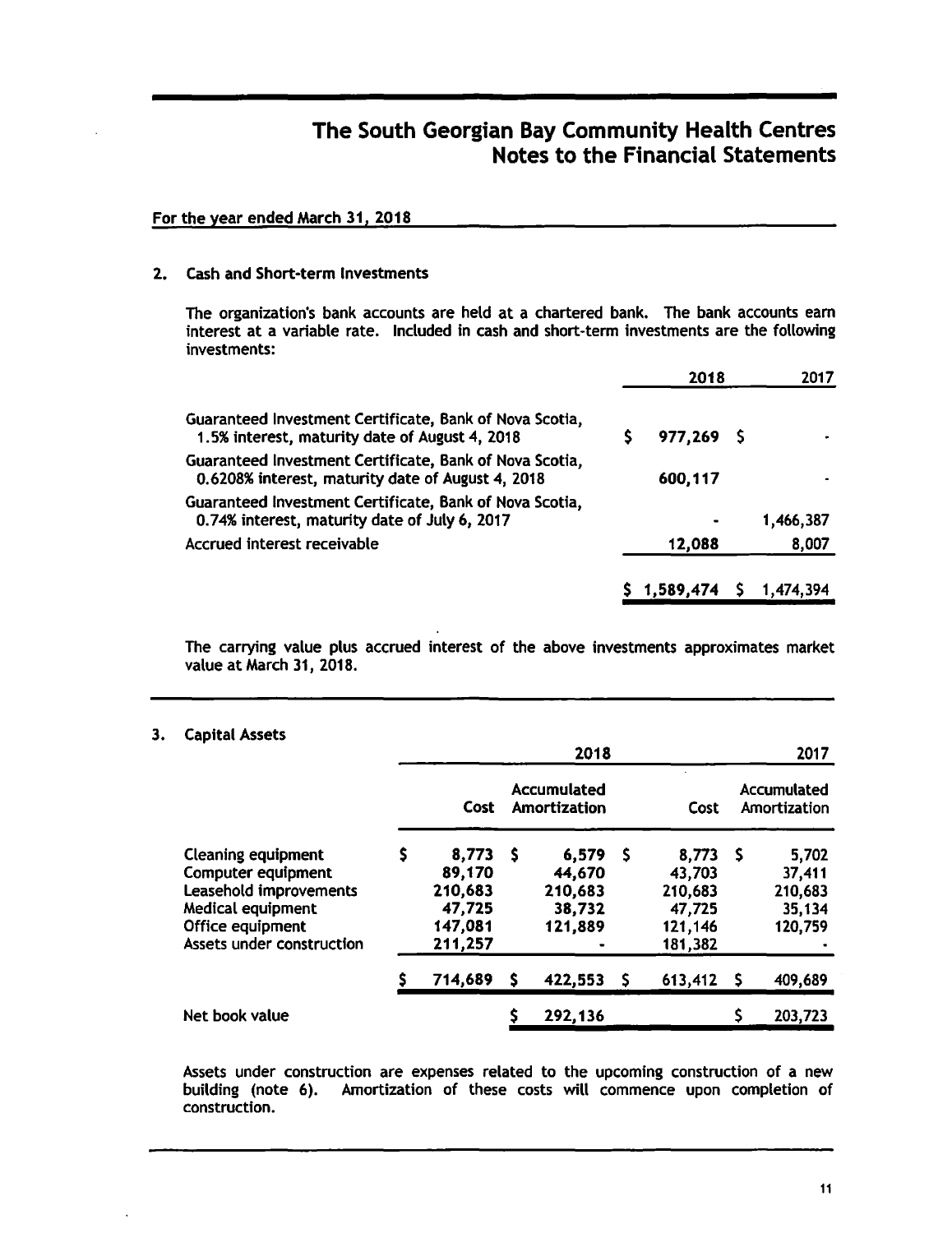| For the year ended March 31, 2018 |  |  |  |
|-----------------------------------|--|--|--|
|                                   |  |  |  |

#### 4. Intangible Assets

|                                                              | 2018                        | 2017                |
|--------------------------------------------------------------|-----------------------------|---------------------|
| Software licenses and fees<br>Less: accumulated amortization | $17,362 \quad$<br>(15, 950) | 17,362<br>(13, 106) |
|                                                              | $1,412$ \$                  | 4.256               |

During the year, amortization in the amount of \$2,844 (2017 - \$2,844) was recorded relating to intangible assets and has been included in amortization expense in the statement of operations.

#### 5. Due to Ministry of Health and Long-term Care/LHIN

The organization receives funding from the Ministry of Health and Long-Term Care/LHIN. The amount of funding provided to the organization is subject to final review and approval by the Ministry. As at the date of these financial statements, funding for the period April 1, 2016 to March 31, 2017 and April 1, 2017 to March 31,2018 has not been subject to this review process. Any future adjustments required as a result of this review will be accounted for in the year the adjustment is determined.

### 6. Capital Project

In an agreement dated April 29, 2013, the organization received approval from the Ministry of Health and Long-Term Care for capital funding up to \$6,107,900 for the purchase of land and construction of a building. As at March 31, 2018, the organization has received \$1,832,370 of this funding and \$260,000 of one-time funding. The organization has incurred \$211,257 (2017 - \$181,382) (see note 3) of expenses relating to this project. In prior years, the organization has made deposits totalling \$306,000 to secure the purchase of land (see note 9). The total deposit of \$306,000 is recorded in prepaid expenses in the statement of financial position as at March 31, 2018. The Ministry of Health and Long-Term Care along with the North Simcoe Muskoka Local Health Integration Network will be working with the organization throughout its capital project, with an expected completion date of 2022.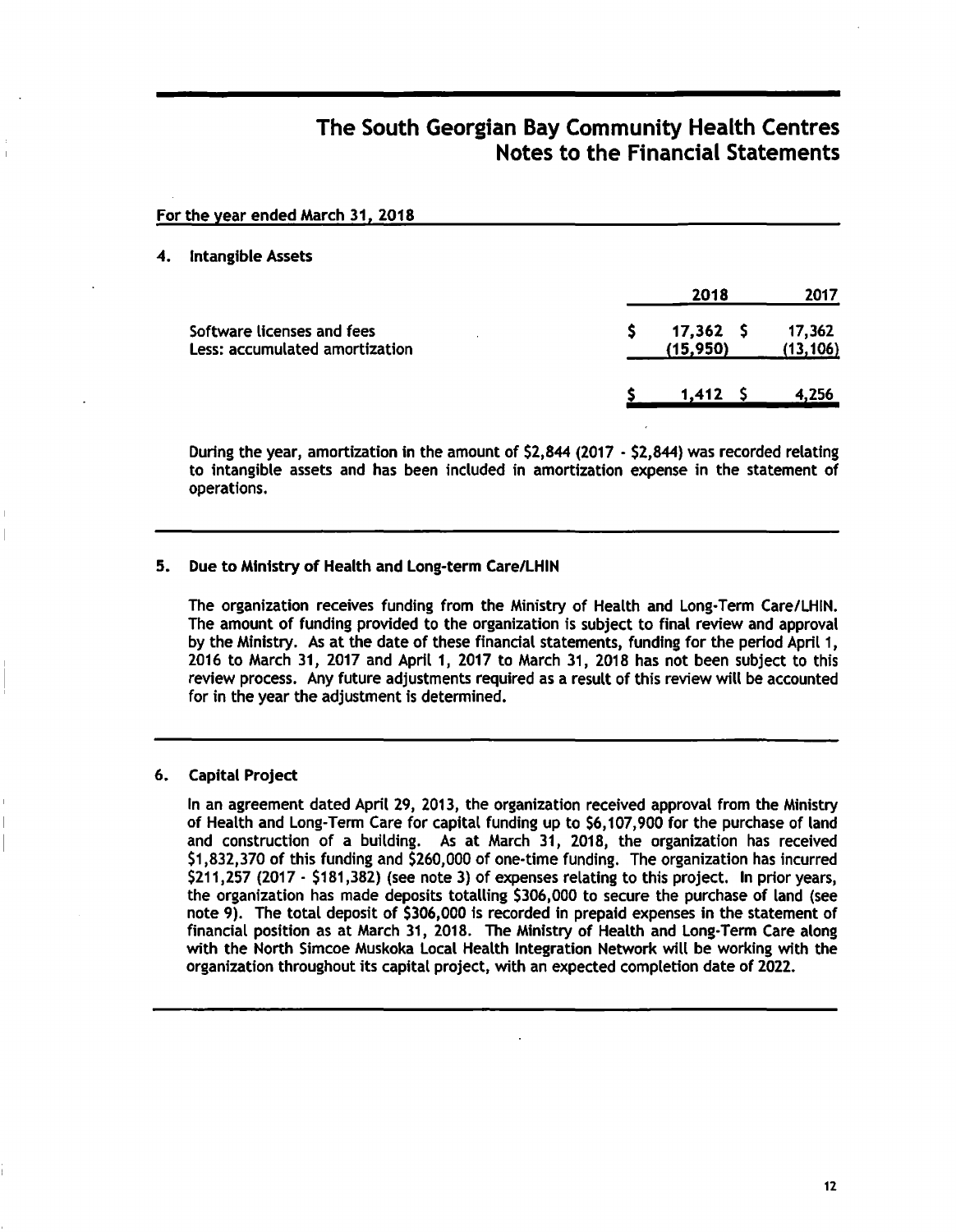#### For the year ended March 31, 2018

#### 7. Deferred Contributions

Deferred contributions primarily represent the unspent externally restricted contributions received from the Ministry of Health and Long Term Care for the purchase of land and the construction of the building (note 6). Amounts transferred to deferred contributions related to capital assets consists of capital purchases for the capital project.

|                                                                                                      | 2018                          | 2017              |
|------------------------------------------------------------------------------------------------------|-------------------------------|-------------------|
| Contributions related to the capital project<br>Balance, beginning of year                           | $$1,966,336 \quad $1,965,646$ |                   |
| Accrued interest income on contributions received related<br>to the construction of the new building | 12,885                        | 9,962             |
| Amounts transferred to deferred contributions related<br>to capital assets (note 8)                  | (29, 875)                     | (9, 272)          |
|                                                                                                      | 1,949,346                     | 1,966,336         |
| <b>Other contributions</b>                                                                           |                               |                   |
| Balance, beginning of year<br>Amounts recognized as revenue in the year                              | 8,765<br>(4,065)              | 14,284            |
|                                                                                                      | 4,700                         | (5, 519)<br>8,765 |
|                                                                                                      | $1,954,046$ \$                | 1,975,101         |
|                                                                                                      |                               |                   |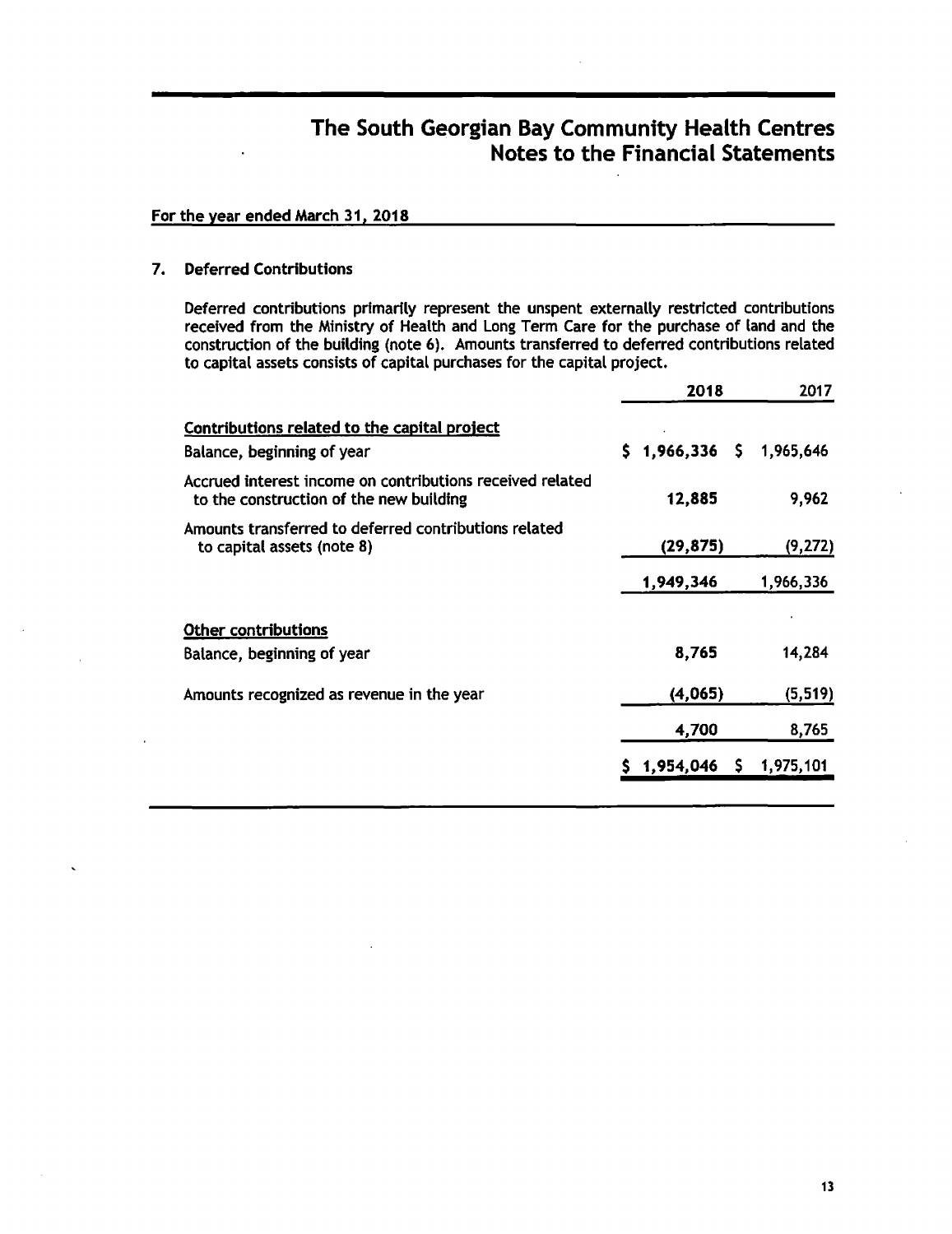### For the year ended March 31, 2018

## 8. Deferred Contributions Related to Capital Assets

Deferred contributions represent the unamortized amount of grants and restricted donations received to be used in the purchase of certain assets or in the settlement of certain obligations. The amortization of these contributions is recorded as revenue in the statement of operations.

|                                                                                            | 2018         | 2017      |
|--------------------------------------------------------------------------------------------|--------------|-----------|
| Balance, beginning of year                                                                 | 207,979<br>s | 222,719   |
| Contributions received for the purchase of capital assets                                  | 71,403       | 3,689     |
| Amounts transferred from deferred contributions related<br>to the capital project (note 7) | 29,875       | 9,272     |
| Amounts amortized to revenue                                                               | (15, 709)    | (27, 701) |
| Balance, end of year                                                                       | 293,548      | 207,979   |
|                                                                                            |              |           |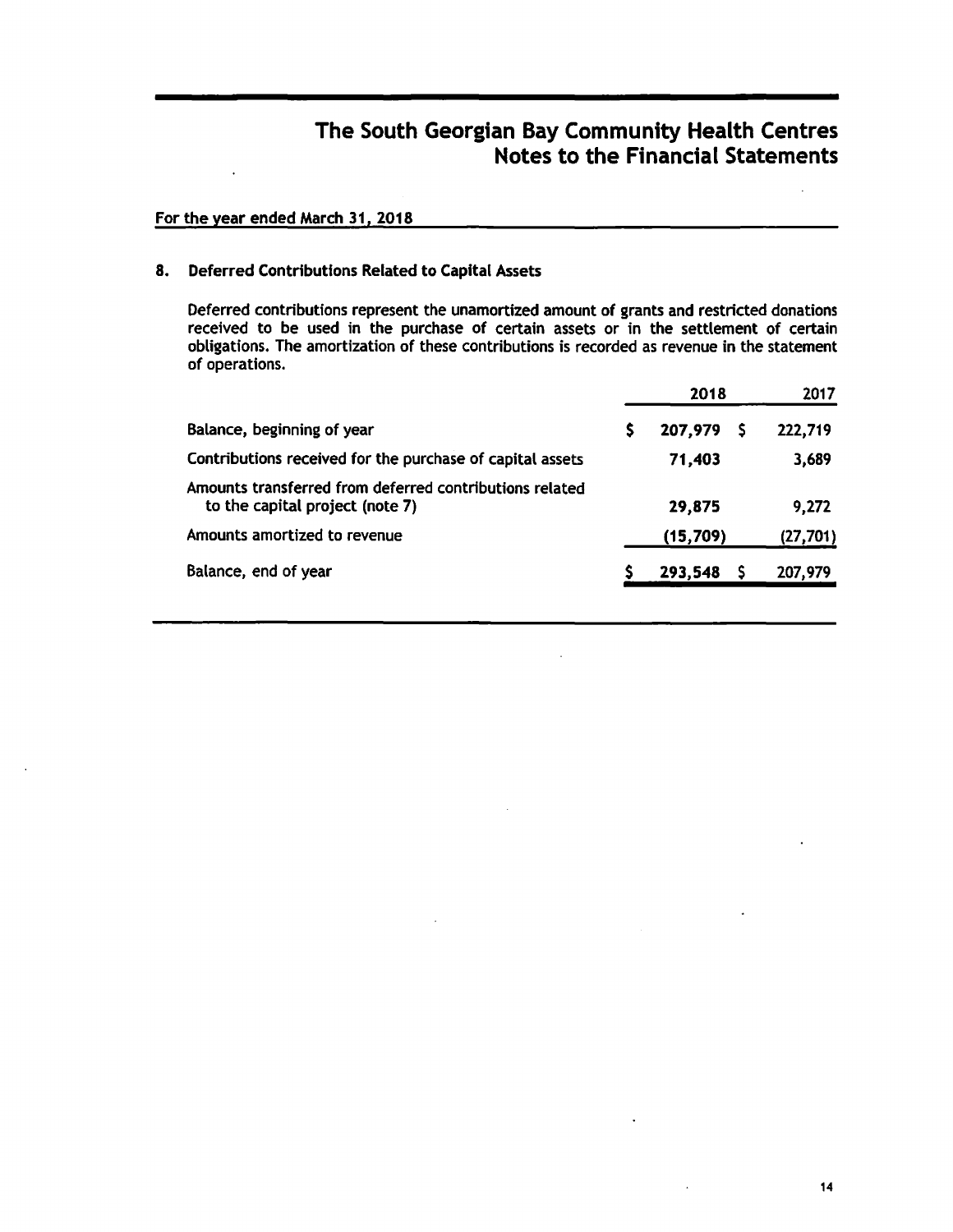# For the year ended March 31, 2018

#### 9. Commitments

The organization entered into an agreement to lease premises in Wasaga Beach for \$11,836 plus HST per month. This lease has an expiry date of August 2021.

The organization entered into a contract for maintenance and support services beginning April 1, 2014 for the new electronic medical record system for \$19,740 plus HST per annum. This agreement will automatically renew on a yearly basis and will remain in force until either party terminates the agreement.

Effective April 1, 2018, the organization entered into an agreement with Collingwood General and Marine Hospital to provide financial accounting and payroll, human resources, and information technology services. This agreement extends to March 31, 2019. The organization will incur a one time cost for equipment and software of \$45,467 and fees for finance and human resource services will be equal to 2% of annual operating funding (which starts at \$4,167 per month) plus \$1,350 in fees per month for IT services.

The organization entered into a contract in November 2013 for the services of a construction project manager to manage their upcoming capital project (see note 6) for \$5,000 per month including HST for a forty-four month term. These payments commenced November 2013. For the year ended March 31, 2018, \$NIL (2017 - \$8,915) was paid related to this agreement. Commencing May 20, 2016, this contract has been put on hold and will commence again when the organization receives written approval from the Ministry to proceed with the next stage.

The organization entered into a contract in January 2014 for architect services relating to their capital project (see note 6) at a fee equal to 1% of the approved tendered construction cost for phase 2 of the project and 8% of the approved tendered construction cost for the remaining phases of the five phase project. For the year ended March 31, 2018, \$26,070 (2017 - \$116) was paid related to this agreement.

The organization entered into a contract in January 2014 for cost consulting services relating to the construction costs of their capital project (see note 6) for a total fee of \$10,000 plus disbursements and HST, which is to be paid in phases two to four of the five phase project. For the year ended March 31, 2018, \$NIL (2017 - \$NIL) was paid related to this agreement.

During fiscal 2015, the organization signed an agreement to purchase property in Wasaga Beach for a purchase price of \$1,066,032 plus HST related to their capital project (see note 6). This purchase price is comprised of two elements: land at a value of \$575,000 and the organization's share of site improvement costs equal to a maximum amount of \$491,032 plus HST. As at March 31, 2018, the organization has paid a deposit on this property of \$306,000. The closing date of this agreement is expected to occur in fiscal 2019, conditional on the Ministry of Health and Long-Term Care's approval.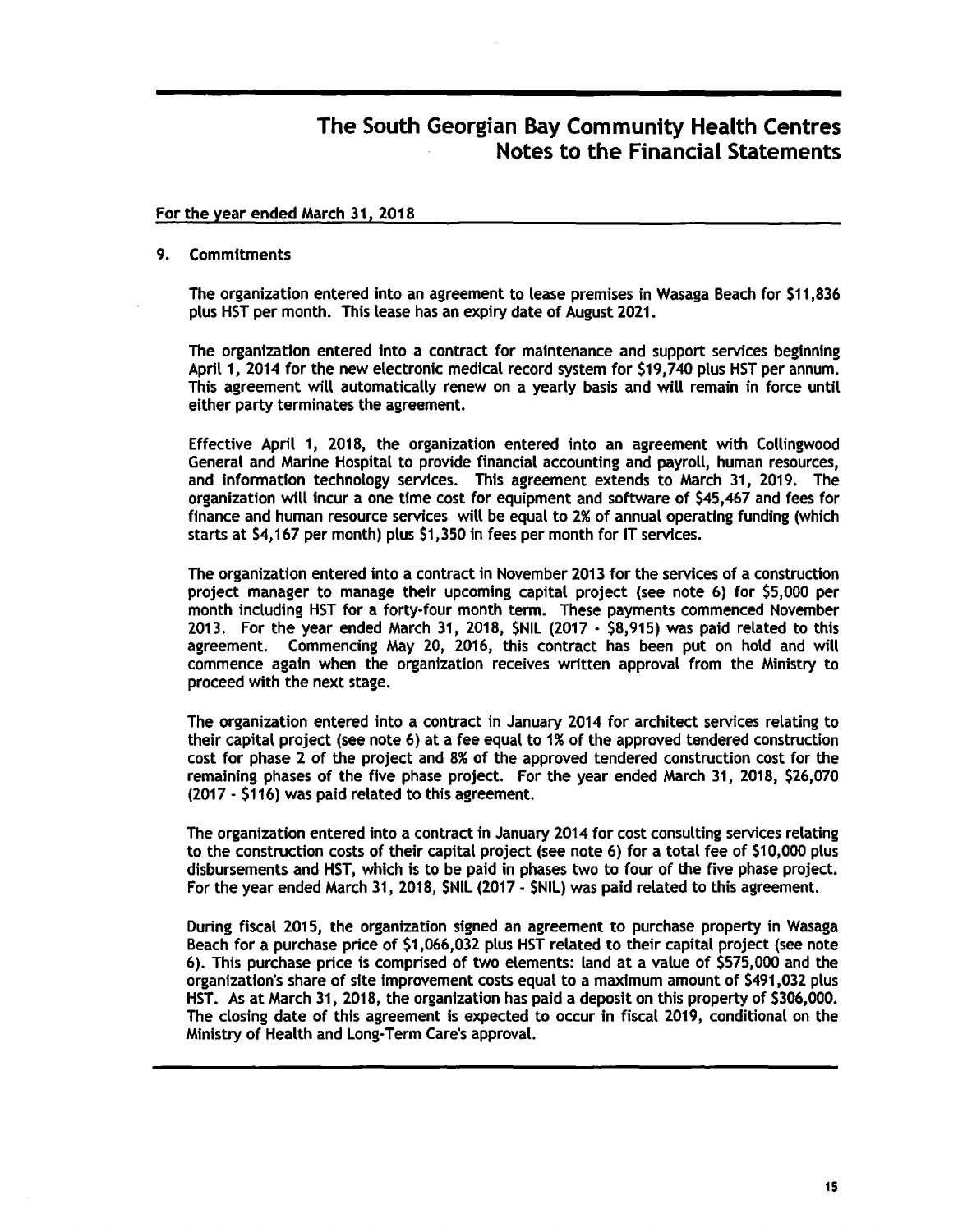## For the year ended March 31, 2018

### 10. Economic Dependence

The organization received 99.2% (2017  $\cdot$  99.3%) of its revenue from the Ministry of Health and Long-Term Care/LHIN.

## 11. Penston Plan

All permanent employees of the organization are members of the Healthcare of Ontario Pension Plan which is a multi-employer defined benefit pension plan available to all eligible employees of the participating members of the Ontario Hospital Association. Plan members will receive benefits based' on the length of service and on the average of annualized earnings during the five consecutive years prior to retirement, termination or death, that provide the highest earnings.

Pension assets consist of investment grade securities. Market and credit risk on these securities are managed by the Healthcare of Ontario Pension Plan by placing plan assets in trust and through the Plan investment policy.

Pension expense is based on Plan management's best estimates, in consultation with its actuaries, of the amount, together with the percentage of salary contributed by employees, required to provide a high level of assurance that benefits will be fully represented by fund assets at retirement, as provided by the Plan. The funding objective is for employer contributions to the Plan to remain a constant percentage of employees' contributions.

The Plan provides pension services to more than 339,000 active and retired members and approximately 540 employers. The Plan is a multi-employer plan and therefore the organization's contributions are accounted for as if the Plan were a defined contribution plan with the organization's contributions being expensed in the period they come due. Each year, an independent actuary determines the funding status of the Plan by comparing the actuarial value of invested assets to the estimated present value of all pension benefits that members have earned to date. The results of the most recent valuation as at December 31, 2017 disclosed a surplus of \$18,153 million. The results of this valuation disclosed total actuarial liabilities and pension obligations of \$160,537 million in respect of benefits accrued for service with actuarial assets at that date of \$178,690 million. Because the Plan is a multi-employer plan, any pension plan surpluses or deficits are a joint responsibility of Ontario member organizations and their employees, As a result, the organization does not recognize any share of the Plan surplus or deficit.

Employer contributions made to the Plan during the year by the organization amount to \$87,573 (2017 - \$115,797) and is included in compensation expense.